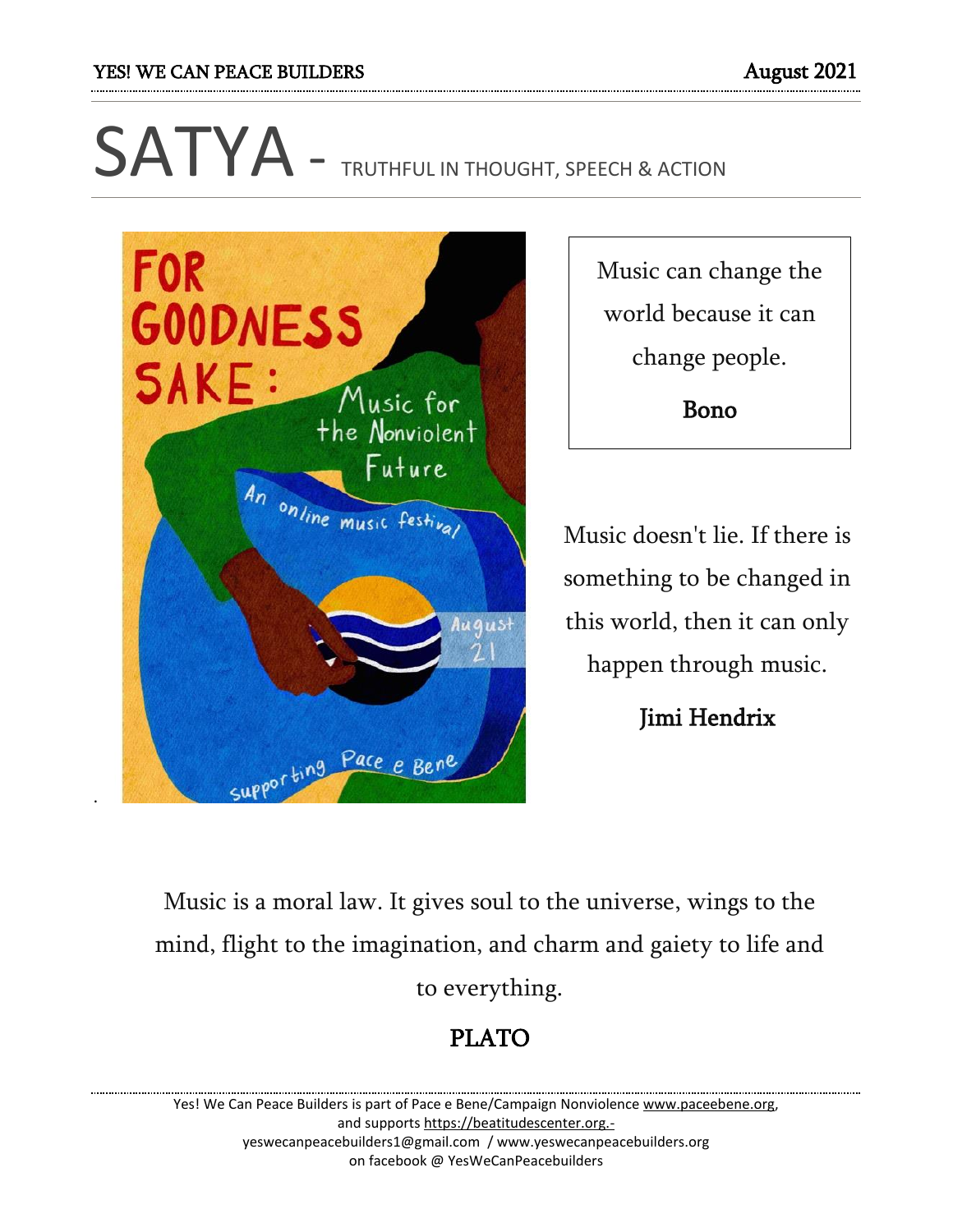#### **For Goodness Sake Music Festival with Pace e Bene**

Pace e Bene and Campaign Nonviolence is excited to announce the online music event of the summer, [For Goodness Sake: Music for the Nonviolent Future!](https://default.salsalabs.org/T0d88e251-3cba-4ea6-8899-c68d48096041/714f1aad-6c8b-4e2d-bb58-15651971e3e7)

Music has been a powerful [tool for nonviolent change](https://default.salsalabs.org/T3e5b0c52-b7b9-44b8-8685-7a4067543a22/714f1aad-6c8b-4e2d-bb58-15651971e3e7) in society over the years and Pace e Bene's mission has always been focused on shifting the culture to mainstream nonviolence and bringing a little more goodness into the world. With that in mind, on **Saturday, August 21, 2021** we've invited musicians everywhere to contribute their amazing talents and celebrate the power of music for a culture of nonviolence.

#### **CURRENT MUSICIANS:**

Chely Wright, Gary Nicholson, Kate Taylor, Justin Michael Williams, The Hamiltones, Alexa Rose, Brother M, Eliza Gilkyson, Jimi Calhoun, Brother Timothy featuring Robert Robinson, Victoria Wolff, Shaina Jones, Ray Benson of Asleep at the Wheel, Alfredo Gomez-Beloz, Radney Foster, Erin Walter and Parker Woodland, Danny Schmidt, Carrie Elkin, David Pulkingham, David Ensign, Michael Vincent, Francisco Herrera, Guillermina Beccar Varela, Paul Crum, Lori LeChien, Mohammad Firoozi of Atash, Therapy Sisters and a very special musical guest to be announced in August!

We still have a few spots open for other artists within our Pace e Bene community to join us. If you're interested, [learn more about joining us here.](https://default.salsalabs.org/Te57f0887-c4c6-42d6-95da-19bc212e492a/714f1aad-6c8b-4e2d-bb58-15651971e3e7)

During the event we will also feature short talks on the power of nonviolence including Rev. Lennox Yearwood, Jr. founder of Hip Hop Caucus talking about nonviolence and the environmental movement; Sekou Franklin, associate professor of political science at Middle Tennessee State University speaking on the intersection of music and social movements; Lori LeChien of Talk2Strangers, a Songwriter & Vocalist who will be sharing a story on the power of music to de-escalate violence. Plus Pace e Bene's Rivera Sun and Veronica Pelicaric will be sharing other topics on nonviolence as well.

This event is a benefit to not only support Pace e Bene's important work for peace and nonviolence, but it will also be supporting our over 25 co-sponsors. Each time someone affiliated with a co-sponsoring organization donates towards the *For Goodness Sake* festival, we give them back 25% of the proceeds to support their work locally. Yes We Can Peacebuilders is a co-sponsor and you can register and donate with the code YWCP.

#### **CURRENT CO-SPONSORS:**

Veterans for Peace, Hip Hop Caucus, Pax Christi USA, World Beyond War, **Yes We Can Peacebuilders**, Nonviolent Austin, Pax Christi Baltimore, Utah Campaign to Abolish Nuclear Weapons, Presbyterian Peace Fellowship, Arkansas Peace Week, Houston Peace and Justice Center, Women Against Military Madness, St. Camillus Center for Spiritual Care, Pax Christi